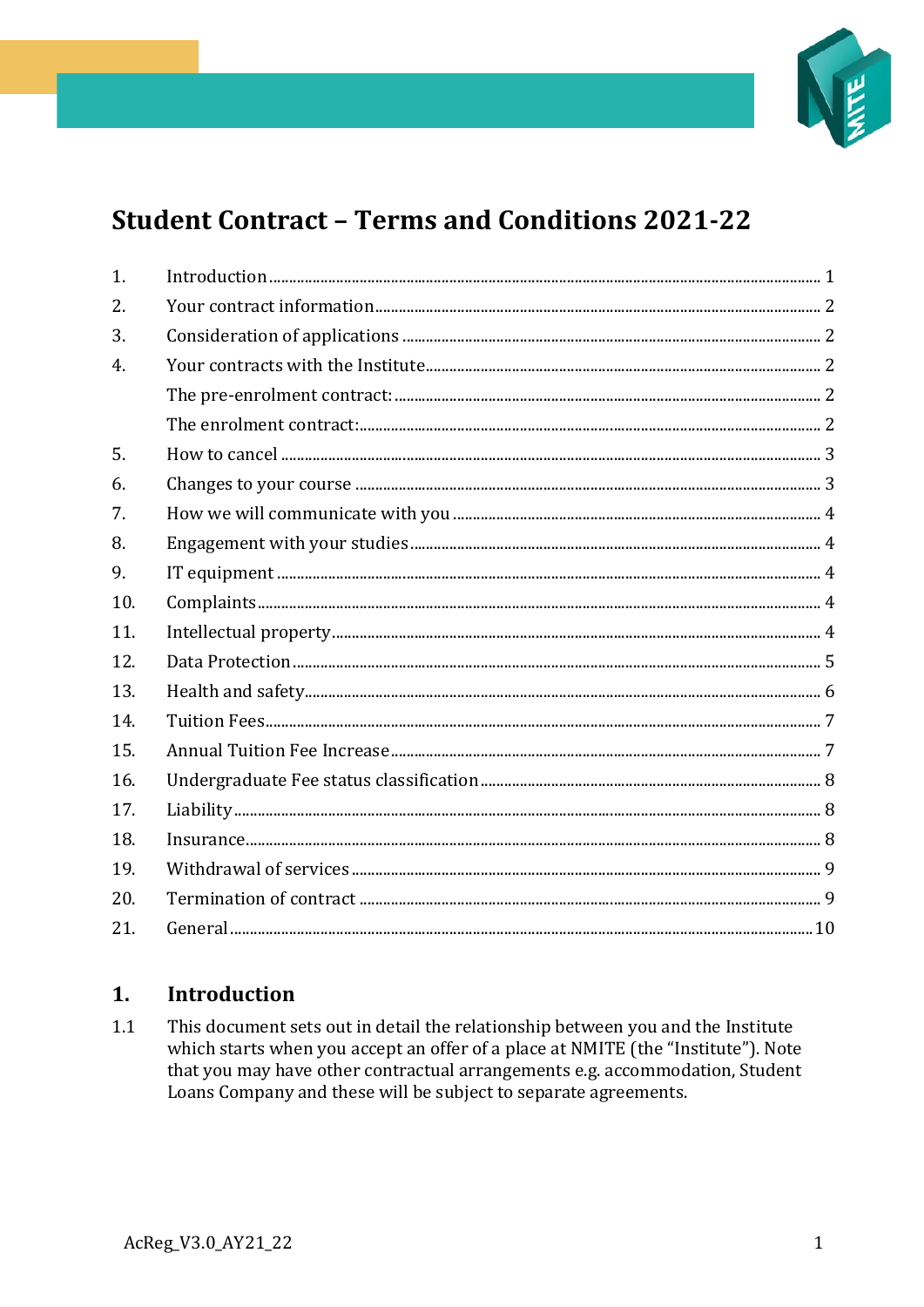

## <span id="page-1-0"></span>**2. Your contract information**

- <span id="page-1-1"></span>2.1 Before you apply for a place or accept the offer of a place at NMITE you should familiarise yourself not only with this document but with the prospectus, regulations and policies which together make up your contract information and Terms and Conditions.
- 2.2 When you accept the offer of a place at NMITE you agree to be bound by the above terms and therefore we advise that you read the documents thoroughly. If you become a student at NMITE you become a member of our academic community and are expected to treat all staff, students, and external partners with respect.

#### **3. Consideration of applications**

- <span id="page-1-2"></span>3.1 NMITE considers all applications on their merits. Although feedback is usually available, NMITE is not obliged to provide reasons for its admissions decisions.
- 3.2 NMITE reserves the right to vary any entry requirements from time to time.
- 3.3 Offers of a place may be conditional on an applicant fulfilling either academic or other conditions which will be set out in your offer letter.
- 3.4 You have a right to bring a complaint or an appeal in respect of an admissions decision and the procedure to follow is set out in full in the Admissions Policy.
- 3.5 All applicants will be required to declare unspent criminal convictions for violent, sexual, or drug-related offences.

#### **4. Your contracts with the Institute**

4.1 Your legal relationship with NMITE is comprised of two separate contracts: the first of these, known as the "pre-enrolment contract" arises when you are offered a place, while the second, known as the "enrolment contract" is formed when you have met the conditions of your offer (if any) and enrolled as a student.

#### **The pre-enrolment contract:**

<span id="page-1-3"></span>4.2 Your pre-enrolment contract effectively reserves a place for you subject to the conditions of your offer letter. You have a statutory right to cancel your preenrolment contract during a "cooling-off" or cancellation period of 14 calendar days after the day you accept the offer. If you do not enrol by the deadline date you have been given by the Institute, your pre-enrolment contract will automatically expire at that date.

#### **The enrolment contract:**

- <span id="page-1-4"></span>4.3 You are required to enrol with NMITE at the start of your course and to re-enrol as required by NMITE (normally at each subsequent FHEQ Level).
- 4.4 When you enrol at NMITE, you become subject to the terms of the Student Contract, comprising the "Main terms and conditions" and the Academic Regulations which available on the website, in the VLE (Canvas), and MyNMITE (student portal). It is at this point that you become liable to tuition fees.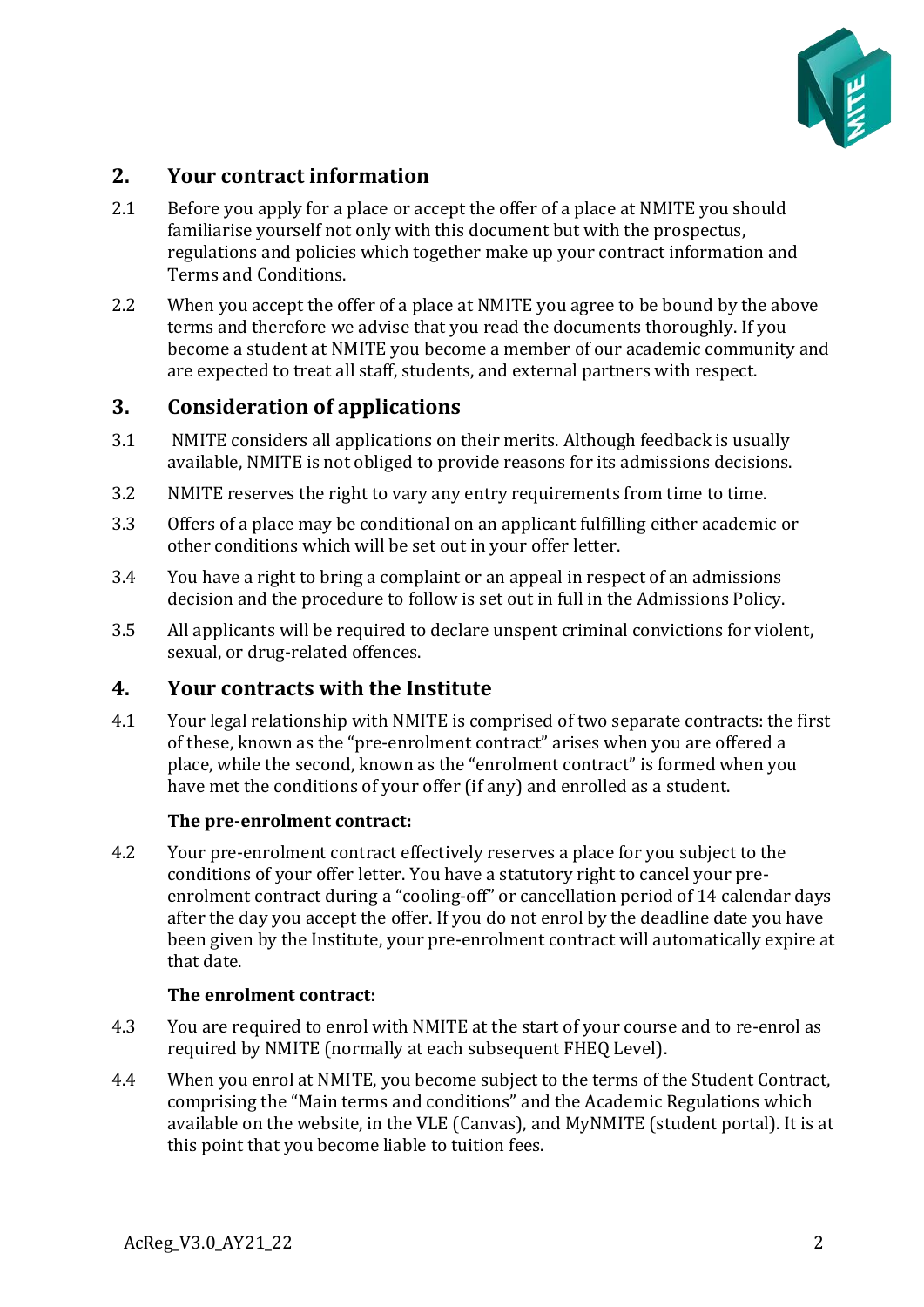

- 4.5 If you fail to complete enrolment but continue to access Institute facilities and services as if you had enrolled, you will be deemed to have accepted NMITE's terms and conditions and be liable to pay tuition fees in accordance with this contract and our Tuition Fee and Refund Policy.
- 4.6 If you enrol online, rather than face-to-face on NMITE premises, you have a further statutory right to cancel your enrolment contract during the 14-day cooling-off period which expires 14 calendar days after the day you enrol.
- 4.7 If your course has already begun or is due to begin before the end of either statutory cancellation periods referred to above, then, by accepting the offer of the place and/or by enrolling, you are agreeing that NMITE's service to you begins within the statutory cancellation period. Consequently, if you decide to cancel after the course has begun, you may be liable to pay a proportion of your tuition fees to cover the period from the commencement of NMITE's service to you until the date of cancellation.
- 4.8 NMITE permits all students starting a new award bearing course to withdraw from the course without charge if they do so within 14 days of the start of the academic year or the formal start date of the course (whichever is the later). Beyond the statutory and permitted cancellation periods set out above, tuition fee liability will be calculated in accordance with NMITE's Tuition Fee and Refund Policy.

#### <span id="page-2-0"></span>**5. How to cancel**

- 5.1 For the purposes of the Consumer Contracts (Information, Cancellation and Additional Charges) Regulations 2013, if this contract is a "distance contract" or "off premises contract", you have the right to cancel your acceptance of this agreement up to 14 days after the day on which you accepted the terms of this agreement, without giving us any reason.
- 5.2 To exercise the right to cancel, you must inform us of your decision to cancel this agreement by making a clear statement to this effect (e.g. a letter sent by post or email). For convenience you may complete our Statutory Cancellation Form, but it is not obligatory.
- 5.3 If you cancel this agreement within the cancellation period, we will reimburse to you all payments received from you in relation to this contract using the same means of payment as has been used for the initial transaction (subject to 5.6 above).
- 5.4 Beyond the statutory cancellation period, you must inform NMITE of your intention to withdraw as specified in the Tuition Fee and Refund Policy.

#### <span id="page-2-1"></span>**6. Changes to your course**

- 6.1 From time to time it may be necessary to review or change the content of your course. This may be required to refresh the course and to ensure that it is fit for purpose or to reflect changes in sector guidance or requirements of external accrediting bodies or to incorporate student feedback.
- 6.2 We will consult you and give you an opportunity to provide feedback to us in relation to any proposed changes and will attempt to minimise any adverse impact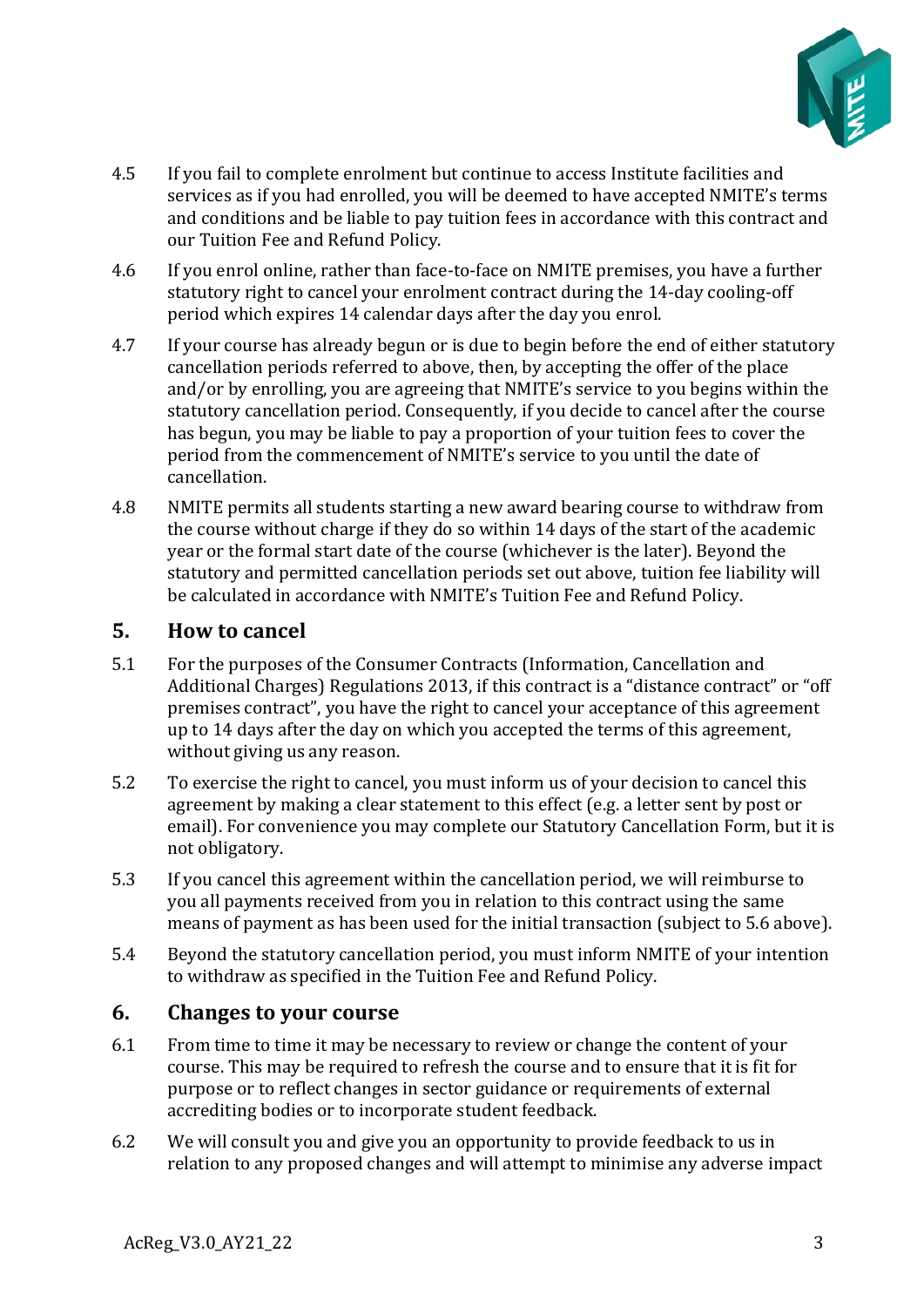

on you. We will not withdraw a course until all enrolled students have completed their studies and will give you reasonable notice in the event of withdrawal or fundamental changes to your course.

6.3 If it becomes necessary to consider making any changes to your course after you have accepted an offer of a place, we will tell you about these at the earliest opportunity.

## <span id="page-3-0"></span>**7. How we will communicate with you**

7.1 Once you have enrolled NMITE may contact you by email using your NMITE email address and you should therefore check it on a regular (at least daily) basis.

## <span id="page-3-1"></span>**8. Engagement with your studies**

- 8.1 You should engage with all learning activities which form part of your course, subject to absence only for medical reasons or other personal reasons agreed in advance with your course or subject leader. You should also be aware that some courses and modules require a specific level of attendance which will be clearly stated in the module or course handbook.
- 8.2 Where your record of engagement is considered unsatisfactory, you will be invited to attend a meeting to discuss the issues. In the event that you do not attend this meeting, you will receive a further letter inviting you to a re-arranged meeting. If you do not attend this meeting, then you will be considered to have withdrawn from the course.

## <span id="page-3-2"></span>**9. IT equipment**

9.1 Students may not connect personal IT equipment to the Institute's network except as set out in our Bring Your Own Devices (BYOD) Policy and in line with our IT Acceptable Usage Policy. Students connecting to the network do so on the basis that they accept all risks associated with the connection (e.g. virus attack) and that NMITE accepts no liability, save for loss or damage caused directly by the negligence or breach of contract by NMITE or its staff, and provided always that NMITE accepts no liability for any indirect and consequential losses.

## <span id="page-3-3"></span>**10. Complaints**

10.1 If you are an applicant to the Institute and have concerns about the way your application was handled, you may have recourse to the Appeals Procedures in the Admissions Policy*.* Once you have enrolled as a student you are entitled to raise any concerns with any aspect of NMITE's service by means of the Student Complaints Resolution Procedure*.*

## <span id="page-3-4"></span>**11. Intellectual property**

11.1 Intellectual property is the term used to describe the outputs of your creative and intellectual endeavour, such as inventing a new process or product or writing new software. It can allow you to own things you create in a similar way to owning a physical property. You can control the use of your IP, use it to gain financial reward and prevent others from using your IP without your permission.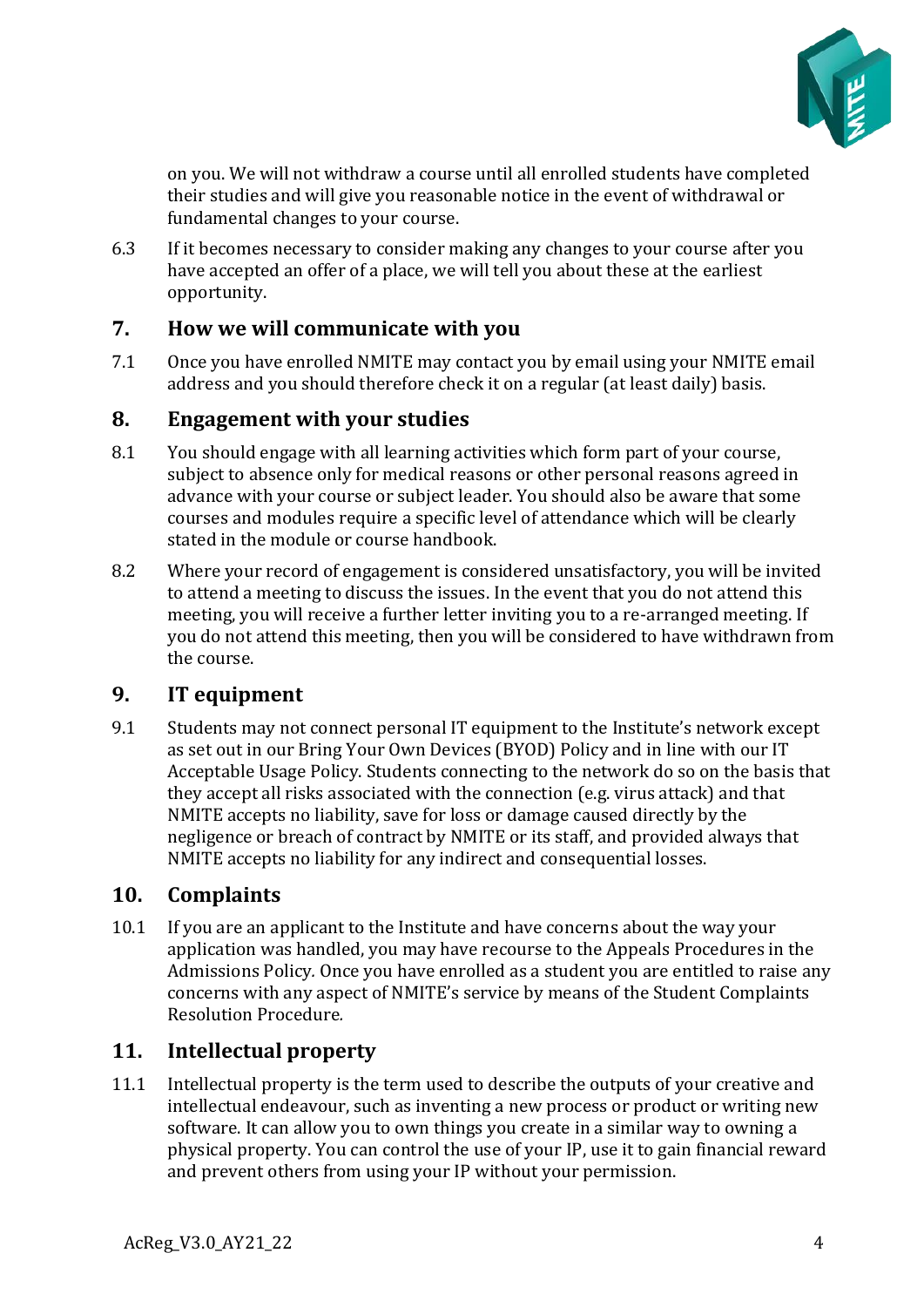

- 11.2 The four main types of IP are:
	- i. Copyright protects material such as literature, art, music, sound recordings, films, and broadcasts
	- ii. Designs protect the visual appearance or eye-appeal of products
	- iii. Patents protect the technical and functional aspects of products and processes
	- iv. Trademarks protect signs that can distinguish the goods and services of one trader from those of another
- 11.3 More than one type of IP may apply to the same creation. Patents, registered trademarks, and registered designs are protected through application to the patent office in the countries where you seek to protect your work. Copyright and design right are known as unregistered rights where your legal rights arise automatically upon creation of the work. There is no need to file an application for protection.
- 11.4 Any IP created by you during your course of studies belongs to you unless agreed otherwise in writing between you and NMITE. All students, however, grant NMITE permission to use their work or copies of their work (digital or otherwise) for academic, teaching and marketing purposes.

#### <span id="page-4-0"></span>**12. Data Protection**

- 12.1 NMITE is registered as a data controller with the Office of the Information Commissioner and collects and processes information about students for various teaching, research, and administrative purposes. All such activity is governed by the General Data Protection Regulation (GDPR) 2018 and students are entitled to have access to the records held about them to ensure accuracy and fairness.
- 12.2 Purposes for which information is held include:
	- i. general Institute administration requiring personal and academic details
	- ii. management of academic processes such as academic audits, examination boards and award of degrees
- iii. the management of Institute residences and social events
- iv. alumni operations, including fund-raising
- v. the provision of advice and support to students via, amongst others, Registry, Student Services, and the Accommodation Service
- vi. internal research, including monitoring quality and performance
- 12.3 The Institute allows employees and agents of NMITE to access data on a strictly need-to-know basis. Student information is disclosed to a variety of third parties or their agents, notably:
	- i. students' sponsors (including Local Authorities), the Student Loan Company, and funding and research councils
	- ii. Government departments including the Higher Education Statistics Agency (HESA)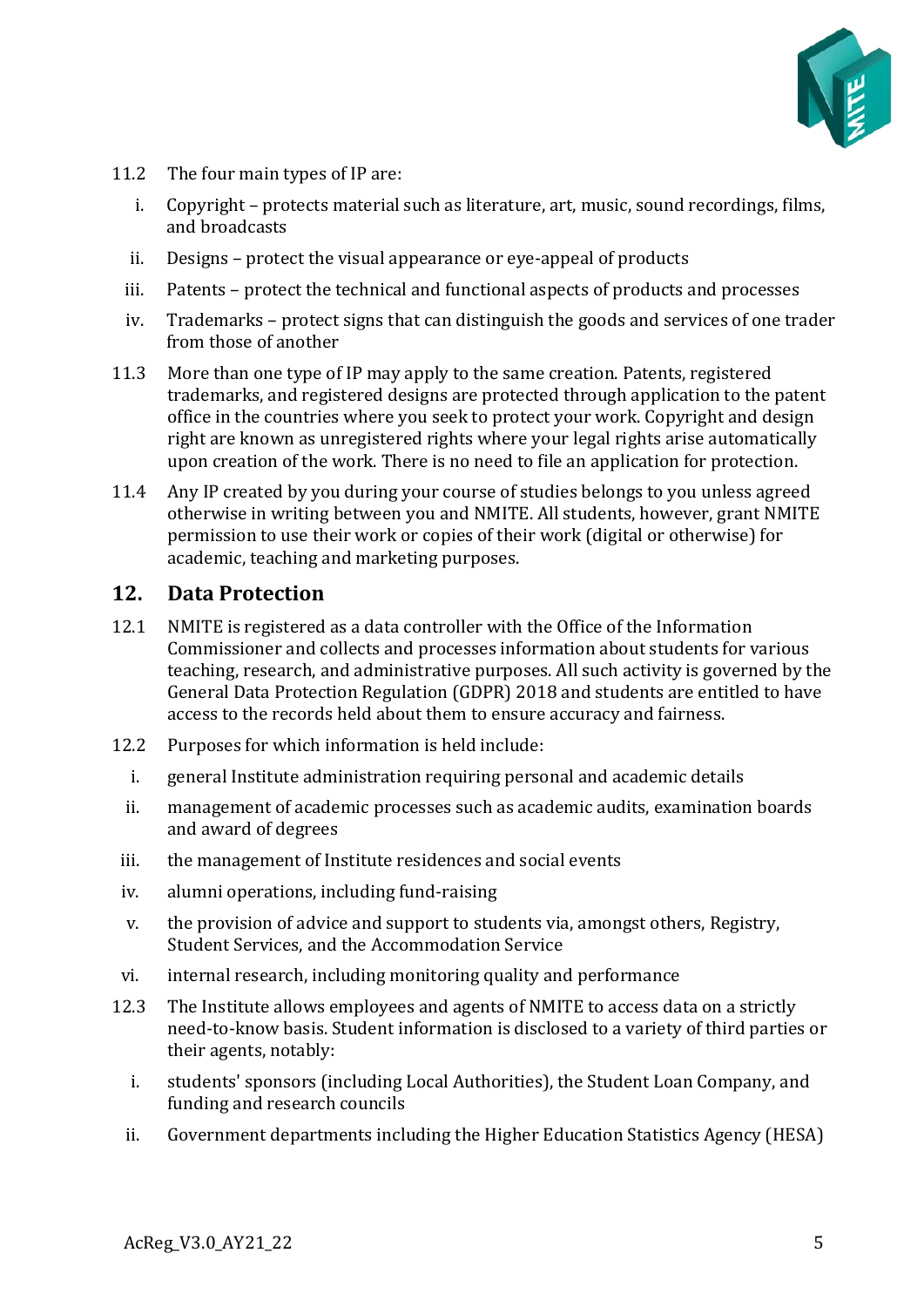

Further information is contained in the HESA Fair Processing Notices: <http://www.hesa.ac.uk/collection-notices>

- iii. Department for Business Innovation and Skills (BIS)
- iv. Council Tax and Electoral Registration Officers
- v. current or potential employers of NMITE students
- vi. current or potential providers of education to NMITE students (including placement providers)
- vii. professional and statutory bodies
- 12.4 The accuracy of personal information provided by students may also be checked by NMITE against relevant external sources. NMITE undertakes to maintain student data in secure conditions, and to process and disclose data only within the terms of its data protection notification. The details above indicate the nature of this notification but are not exhaustive. Please note that we are reliant on you for much of the data we hold and so help us keep your record up to date by notifying us of any alterations to your address, personal details, or course enrolments.
- 12.5 For full details please refer to NMITE's Data Protection Policy and the Student Privacy Notice on the website.

#### <span id="page-5-0"></span>**13. Health and safety**

- 13.1 NMITE will, so far as is reasonably practicable, take all steps necessary to ensure the health, safety and wellbeing of all members of the institution, including staff, students and visitors, and will conduct its affairs in such a way as to protect everyone who may be affected by its activities.
- 13.2 You should be aware of the safety rules applying to buildings, your programme; read the safety notices and website and know what to do in the event of a fire and be aware of escape routes from your place of study or any other area you may occupy.
- 13.3 In addition students with either permanent or temporary mobility disabilities which might affect their ability to leave a building or use the stairs unaided should provide information so as to enable the Institute to implement personal emergency evacuation plans (PEEPs) and fulfil its obligations in relation to fire safety arrangements.
- 13.4 There are restrictions on bringing hazardous materials or substances onto NMITE premises, including halls of residence, which could give rise to safety or security concerns e.g. flammable materials, gas canisters, pyrotechnics, toxic chemicals, illegal substances, and drugs etc.
- 13.5 NMITE will provide you with induction and training relating to health and safety appropriate to your programme of study. This should include:
	- i. fire evacuation
	- ii. accident prevention and reporting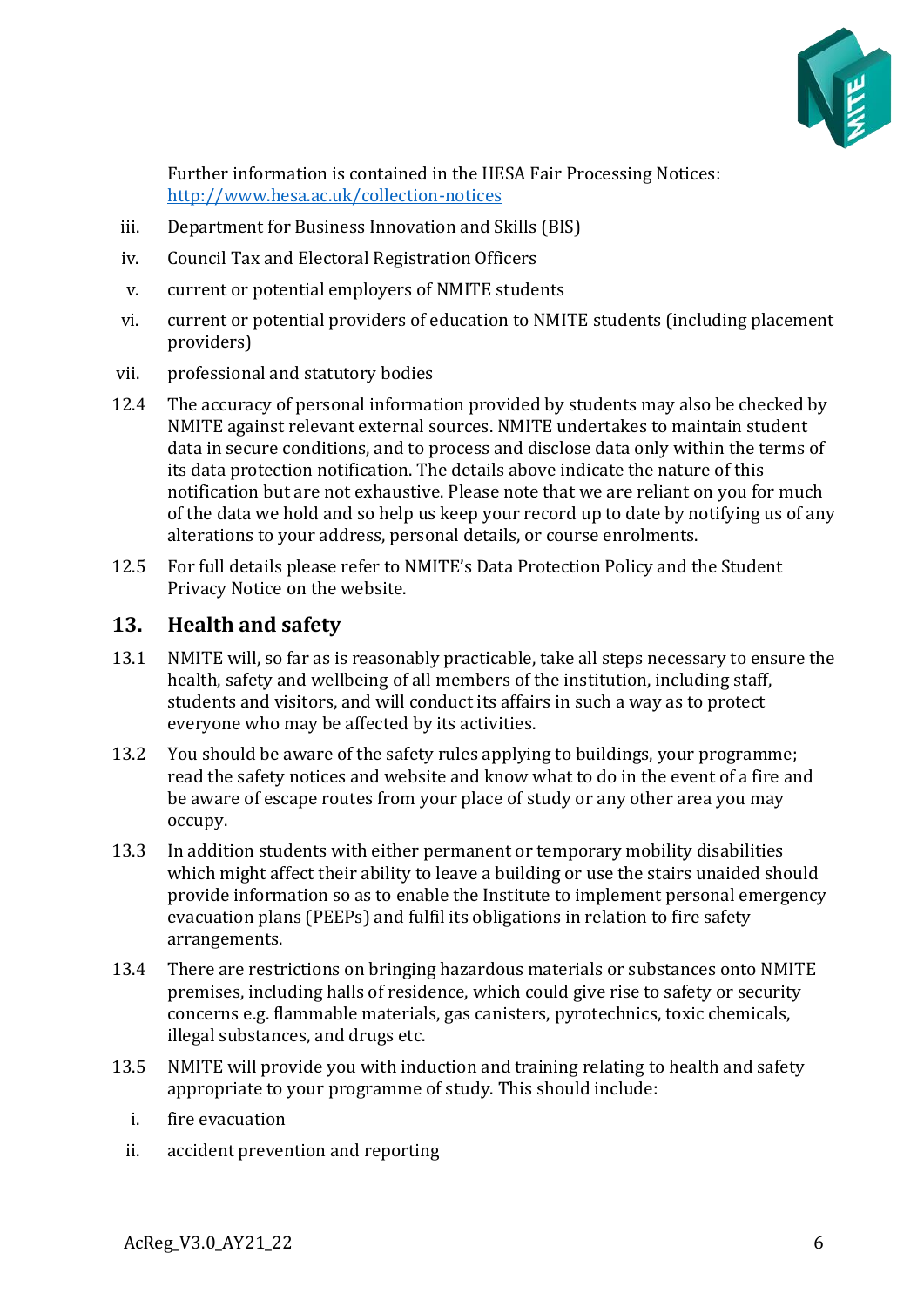

- iii. safe use of materials/equipment
- iv. any hazardous substances
- v. specific policies/safe working procedures
- vi. risk assessments/safety precautions
- 13.6 Safety regulations and procedures will also apply during off site activities such as field trips. Everyone has a legal duty not to interfere or misuse anything that has been provided in the interests of welfare, or health and safety, and to co-operate with the Institute where duties are imposed under the Health and Safety at Work Act or other statutory provisions.
- 13.7 This includes avoiding silly or reckless behaviour and taking positive steps to identify and understand hazards, paying particular attention to dangerous areas as well as residences. You are required to comply with safety rules and procedures, and thus ensure that nothing you do or fail to do will place yourself or others at risk. Students and staff are represented on the NMITE Health and Safety committee. However, in the first instance any issues regarding health and safety should be reported to your course tutor / supervisor. Further information relating to safety can be found on MyNMITE (student portal).
- 13.8 NMITE's disciplinary procedures may be invoked in the case of students breaking specific safety regulations. Failure to follow safety rules may also result in a criminal prosecution.

#### <span id="page-6-0"></span>**14. Tuition Fees**

- 14.1 Every student is charged a confirmed tuition fee for each year of his or her course. This fee covers the educational and related services made available to students whilst they study at the Institute, including tuition/supervisory services, access to learning/technical resources, assessment of submitted work, and support/welfare provision.
- 14.2 It does not cover charges that may be incurred though accessing other NMITE services (including residential accommodation, optional activities or materials/printing/photocopy charges, library, or other fines). These costs depend on the choices that you make after enrolment and therefore cannot be accurately estimated at the beginning of a course or programme of study. This information is available to you before you commit yourself to further costs. For further information, please see the Tuition Fee and Refund Policy.

## <span id="page-6-1"></span>**15. Annual Tuition Fee Increase**

15.1 Where UK/EU students are subject to regulated fees, the annual increase cannot exceed the UK government's maximum regulated tuition fee limit set for the relevant academic year. Normally the UK government gives prior warning of any changes to regulated fees. For all other students not subject to regulated fees, tuition fees are subject to a maximum annual increase of the higher of 5% or RPI. See the Tuition Fee Policy for further details. NMITE will publish fee changes on its website prior to the opening of applications for each academic year.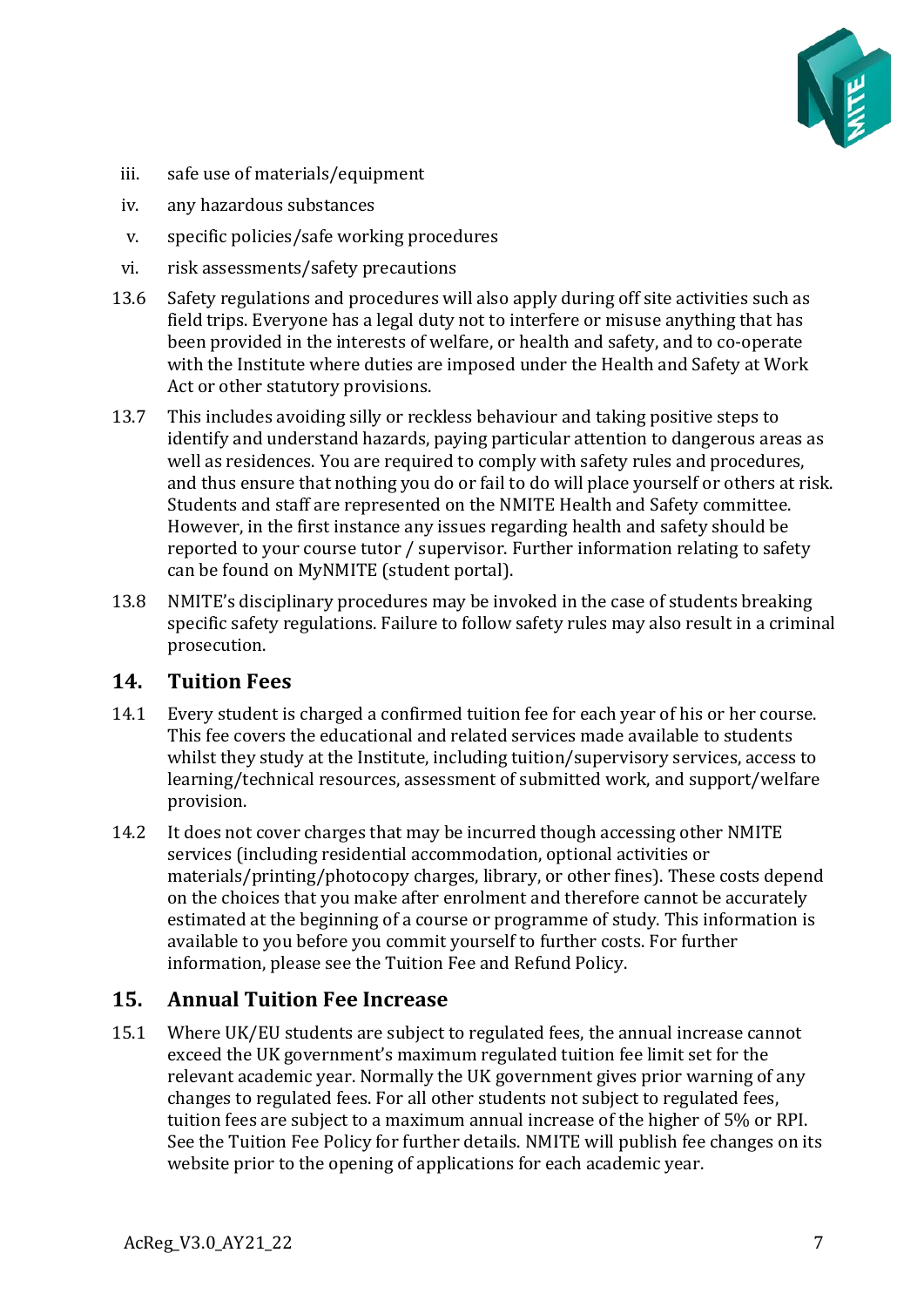

## <span id="page-7-0"></span>**16. Undergraduate Fee status classification**

16.1 On receipt of your application form NMITE carries out an assessment of your fee status determining the amount you are likely to pay after enrolment. This decision is based on guidelines provided by the Department of Education: Education (Fees and Awards) Regulations 1997.

#### <span id="page-7-1"></span>**17. Liability**

- 17.1 We will be liable to you for any direct loss or damage you suffer if we either fail to carry out our obligations under this agreement to a reasonable standard; or breach any relevant duties that we owe to you that are imposed on us by law (including if we cause death or personal injury to you by our negligence), but not to the extent that such failure is attributable to your own fault or the fault of a third party.
- 17.2 Our liability to you in the case of loss or damage other than for death or personal injury or fraud is limited to a reasonable amount having regard to such factors as whether the damage was due to a negligent act or omission by us.
- 17.3 We will not be liable to you for events outside our control which we could not have foreseen or prevented even if we had taken reasonable care. Events outside our control include industrial action, over or under demand from students, staff illness, significant changes to higher education funding, severe weather, fire, civil disorder, political unrest, government restrictions and concern with regard to the transmission of serious illness. In such circumstances, we reserve the right to change or cancel parts, or all, of your course.
- 17.4 NMITE cannot accept responsibility, and expressly excludes liability to the fullest extent permissible by law, for:
	- i. all damage to your property (including to personal I.T. equipment, vehicles and bicycles parked on NMITE campuses) unless it is caused by the negligence or fault of the NMITE or its staff
	- ii. the non-return of work submitted for assessment
	- iii. personal injuries or death except in so far as it is caused by the negligence of NMITE or its staff
	- iv. all indirect and consequential losses, however arising; and
	- v. loss of opportunity and loss of income or profit, however arising
- 17.5 In any event, save for any liability in negligence for personal injury or death, any remaining liability or any other liability of the Institute in contract, tort, breach of statutory duty, misrepresentation or any other liabilities, however occurring, are limited to the value of tuition fees paid by or on behalf of the prospective student or student to NMITE or the amount, if any, the Institute receives from its insurers in respect of that particular loss, whichever is the greater.

#### <span id="page-7-2"></span>**18. Insurance**

18.1 You should ensure that you have adequate insurance cover for your personal belongings (including mobile phones, electronic devices, computer equipment,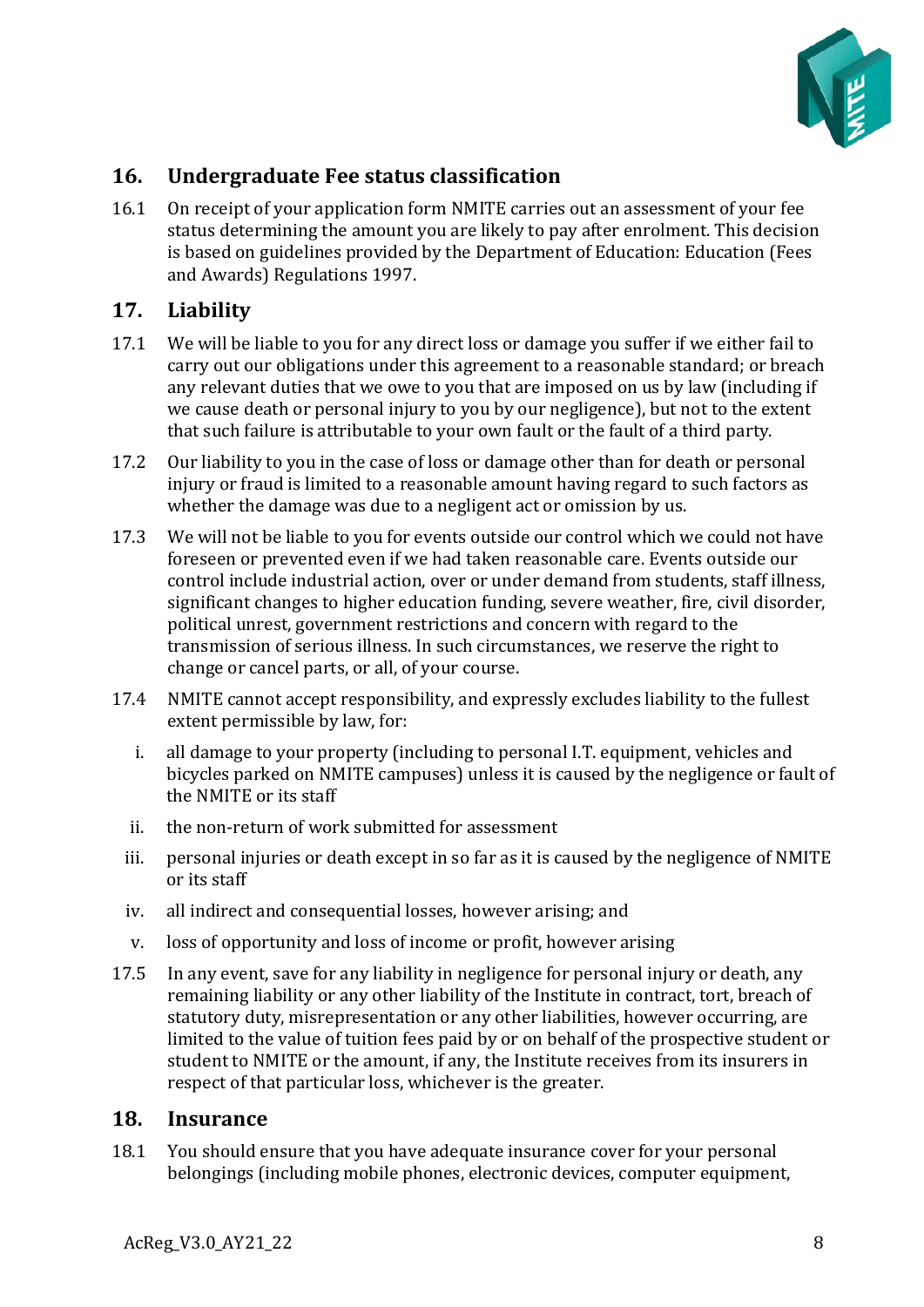

cycles, motor vehicles) before coming to the Institute (note that if you have a place in Institute halls basic contents insurance is included). NMITE is not liable for damage to or loss of such personal property. In certain circumstances you may be required to obtain other types of insurance, for example, medical insurance.

#### <span id="page-8-0"></span>**19. Withdrawal of services**

- 19.1 NMITE reserves the right to make variations to or withdraw services if such actions are reasonably considered to be necessary by the Institute, for example, where:
	- i. events beyond the Institute's reasonable control prevent a service from being delivered either temporarily or permanently
	- ii. information technology systems require essential maintenance work, upgrades, or repairs
	- iii. health and safety or other legal reasons apply; or
	- iv. improvements and changes are being made to NMITE's estate and facilities
- 19.2 NMITE will take reasonable steps to mitigate the impact of such withdrawals on students wherever reasonably possible, for example by substituting alternative similar services, and giving warning of forthcoming changes or likely periods of non-availability.
- 19.3 NMITE reserves the right to make reasonable additional charges and to vary such charges from time to time for services in order to cover costs or to ensure the availability of Services for the benefit of all students, (for example by fining students who misuse services to the detriment of other users).
- 19.4 NMITE is unable to guarantee that all services will be available at all times to all students but will endeavour to provide a reasonable level of provision when NMITE is open.

#### <span id="page-8-1"></span>**20. Termination of contract**

- 20.1 NMITE may terminate your contract at any time if you are in material breach of these terms and conditions and in the following circumstances:
	- i. If you have provided false, inaccurate, or misleading information in your application to NMITE
	- ii. If you fail to meet the specific conditions or requirements for your course
	- iii. If you fail to meet the conditions of your offer letter
	- iv. If you acquire a relevant criminal conviction
	- v. If you fail to enrol
	- vi. If you are withdrawn for failure on assessment
	- vii. If you fail to pay your tuition fees by the required deadline